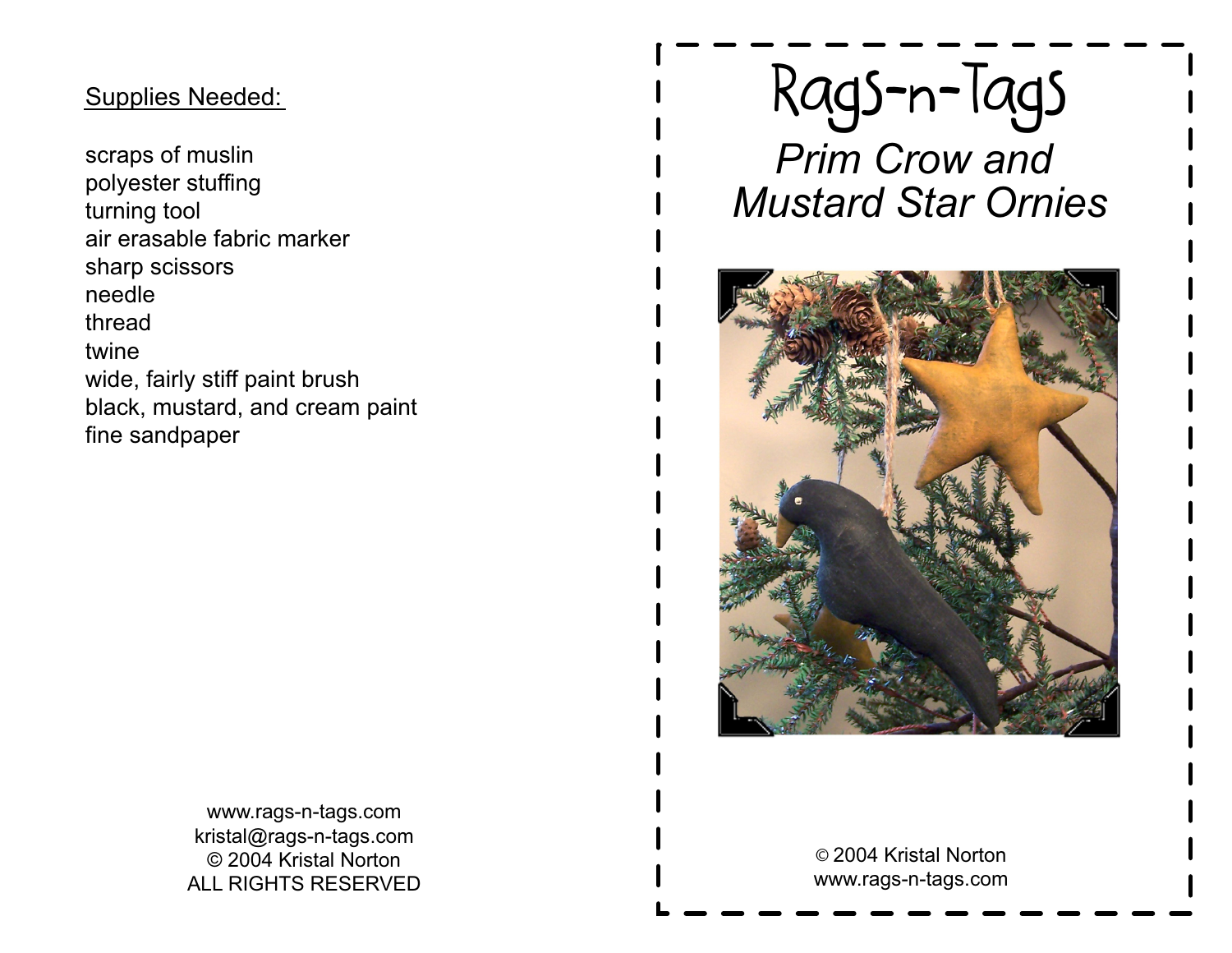### **Prim Crow and Mustard Star Ornies**

© 2004 Kristal Norton www.rags-n-tags.com www.createaprim.com

#### **Abbreviated Words:**

 $RST =$  right sides together  $RSO =$  right side out AEM = air erasable marker  $SA =$  seam allowance

Begin by making a template of the pattern piece(s). Trace the pattern directly onto card stock or plastic template sheets; or glue the pattern down onto a manila folder. This way, your patterns will last longer.

\*"Trace Lines" are also the sewing lines, unless otherwise noted on the pattern pieces.

\*Read all directions before beginning your project.

#### **Prim Crow:**

Using an AEM; trace crow pattern onto doubled fabric with RST. Trim doubled fabric about ¼" away from your trace line. Cut a piece of twine about 7" long; and fold it in half. Insert the twine in between the two layers of fabric, with the two raw ends at the mark indicated on pattern. Sew around crow, directly on the line you traced; leaving an opening where indicated. Clip off point at the beak (do not cut through stitching) and clip all curves right up to (but not through) the sew line. Turn RSO with a turning tool. Stuff firmly, but not ROCK hard. Whip stitch the opening closed.

With a wide, fairly stiff paint brush; paint your crow with black acrylic or craft paint (being careful not to paint the twine hanger). When dry; paint the beak using watered down mustard paint. For the eyes, use the back end of your paint brush to dot on cream colored paint on either side of the crows head. When completely dry, use fine sandpaper to lightly sand down areas of the crow for a worn look.

#### **Mustard Star:**

Using an AEM; trace star pattern onto doubled fabric with RST. Trim doubled fabric about  $\frac{1}{4}$  away from your trace line. Cut a piece of twine about 7" long; and fold it in half. Insert the twine in between the two layers of fabric, with the two raw ends at the mark indicated on pattern. Sew around star, directly on the line you traced; leaving an opening where indicated. Clip off points (do not cut through stitching) and clip up to stitching at the inward points. Turn RSO with a turning tool. Stuff firmly, but not ROCK hard. Whip stitch the opening closed.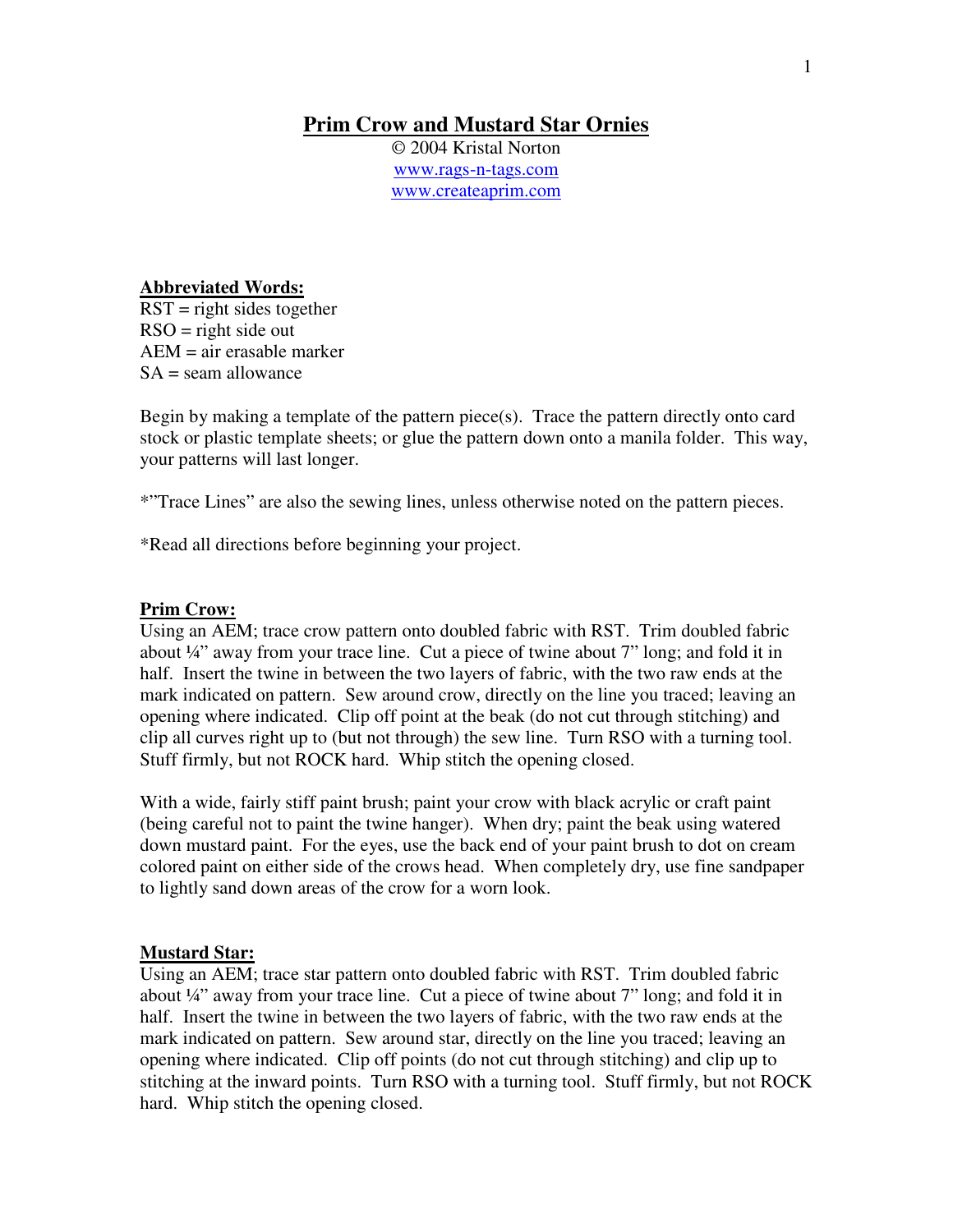With a wide, fairly stiff paint brush; paint your star with black acrylic or craft paint (being careful not to paint the twine hanger). When completely dry; paint again using watered down mustard paint.

I hope you enjoy making my products! If you have any questions, feel free to email me at: kristal@rags-n-tags.com

#### **ALL RIGHTS RESERVED © 2004 Kristal Norton**

This pattern packet cannot be reproduced or copied for any reason without author's permission. Reselling the original pattern packet you purchased is permitted, but cannot be sold for less than price listed on www.rags-n-tags.com. Using pattern to create and sell finished items is permitted. No mass production is allowed/ no wholesaling. If selling finished item(s) on eBay, or any other internet listings, websites, etc please give credit of the design to Kristal of Rags-n-Tags. No part of this pattern (including tips, and finishing techniques) should be shared with others; this includes chat rooms and forums. Thank you for your cooperation.

earn... Create... Share.. at Create a Prim

Visit our sister site www.createaprim.com for instant downloadable patterns from many talented artists. Be sure to also check out the other fun features such as the photo gallery, forum, learning center and more!